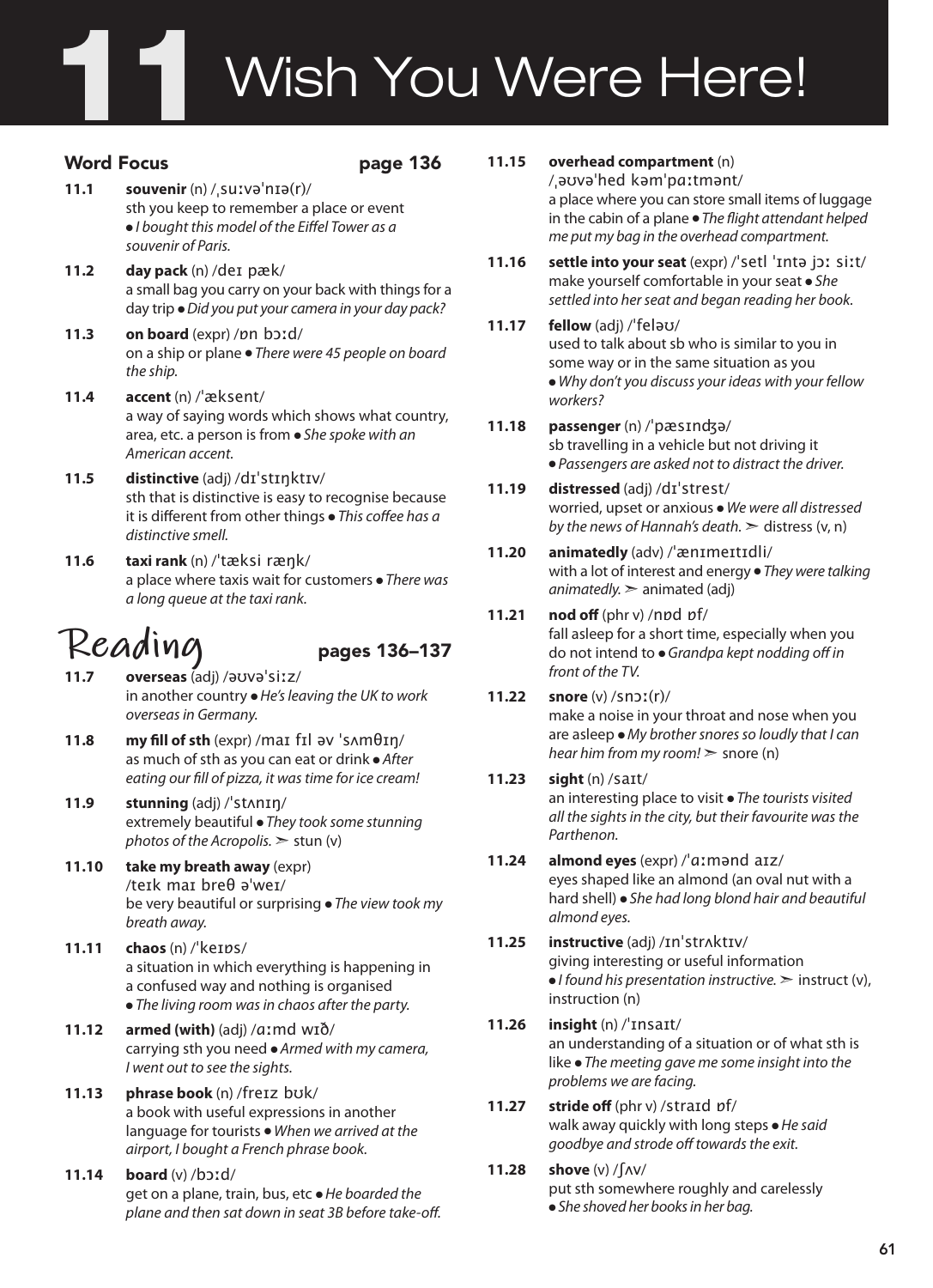- **11.29 tissue** (n) /ˈtɪʃuː/ a thin piece of soft paper used for cleaning your nose ● *He handed me a tissue and said, 'Please don't cry.'*
- **11.30 grip** (v) /ɡrɪp/ have a strong effect on sb or sth ➣ *Fear gripped me when I heard the news.*
- **11.31 penniless** (adj) /ˈpeniləs/ having no money at all ● *I was penniless, so I asked my friend to give me £5.*
- **11.32 racking sobs** (expr) /ˈrækɪŋ sɒbz/ loud noises sb makes when they are crying with sudden, sharp breaths ● *We could hear her racking sobs from the other room.*
- **11.33 be over** (expr) /bi ˈəʊvə(r)/ If sth is over, it has finished. ● *Are your exams over yet?*
- **11.34 drawer** (n) /drɔː(r)/ a thing like a box, which is part of a piece of furniture and used for keeping things in ● *I keep all my photos in that drawer.*
- **11.35 terminal** (n) /ˈtɜːmɪnl/ a building where people wait to get on planes, buses, etc ● *Our flight leaves from Terminal 4.*
- **11.36 sheer**  $\left(\text{adj}\right) / \left(\text{Id}(r)\right)$ complete; with nothing else except the thing mentioned ● *It was sheer luck that nobody was hurt.*
- **11.37 extract** (n) /ekstrækt/ a particular part of a book, film, etc that gives you an idea of what the whole thing is like ● *She read us an extract from her new book.*
- **11.38 liar** (n) /ˈlaɪə(r)/ sb who says or writes things that are not true ● *I don't believe you! You're a liar!* ➣ lie (v, n)
- **11.39 vast** (adj) /vɑːst/ extremely large ● *Tom's parents have spent vast amounts of money on his education.* ✎ Syn: huge
- **11.40 turn in (sth)** /tɜːn ɪn (sʌmθɪŋ)/ give sth to a person in authority ● *Luckily, my stolen bag was turned in a few days later.*
- **11.41 domestic flight** (n) /dəˈmestɪk flaɪt/ a flight to and from places in a country ● *All domestic flights leave from Terminal 1.*
- **11.42 break down** (phr v) /breɪk daʊn/ stop working ● *I was late because my car broke down.*

### **Vocabulary** page 138

- **11.43 bay** (n) /beɪ/ coast where a circle of sea is formed ● *The fishing boat sailed into the bay where the fishing village was situated*
- **11.44 hostel** (n) /ˈhɒstəl/ a house like a hotel where you can stay cheaply ● *The students didn't have a lot of money, so they stayed in a hostel while on holiday.*
- **11.45 isolated** (adj) /ˈaɪsəleɪtɪd/ far from other places ● *The hotel was nice, but it was isolated; the nearest town was five*   $kilometers$  *away.*  $\geq$  *isolate (v), isolation (n)*
- **11.46 quay** (n) /kiː/

a place in a town or village where boats can be tied up ● *He tied his fishing boat to the quay.*

- **11.47 runway** (n) /ˈrʌnweɪ/ a road used by planes to take off and land at an airport ● *The plane accelerated along the runway and took off smoothly.*
- **11.48 shuttle** (n) /ˈʃʌtl/ a bus, train or plane that makes regular short journeys between two places ● *There is a shuttle between the hotel and the airport.*

### **11.49 customs** (pl n) /ˈkʌstəms/

the place where goods are checked when you enter a country ● *She had to open her suitcase at customs for a check.*

- **11.50 departure lounge** (n) /dɪˈpɑːʧə laʊnʤ/ the place where you wait for a flight ● *We waited two hours in the departure lounge for our flight.*
- **11.51 harbour** (n) /ˈhɑːbə/ an area of water next to the land where ships can be safe ● *The ferry entered the harbour and when it*

### *stopped the passengers got off.*  **11.52 dock** (n) /dɒk/

a place in a port where ships are loaded and unloaded or repaired ● *The ferry stopped at the*   $d$ ock.  $\geq$  dock (v)

- **11.53 guest-house** (n) /gest-haʊs/ a small hotel ● *Mrs Jones turned her home into a guest-house after her children left home.*
- **11.54 bed and breakfast** (n) /bed ən ˈbrekfəst/ a private house or small hotel where you can sleep and have breakfast ● *It is cheaper to stay in a bed and breakfast than a hotel.*  ✎ Also: B&B
- **11.55 inn** (n) /ɪn/ a small hotel or pub in the countryside ● *They stayed in a room at the village inn.*
- **11.56 distant** (adj) /ˈdɪstənt/ faraway ● *Can you hear the sound of distant music?*   $\ge$  distance (n)
- **11.57 faraway** (adj) /fɑːrəˈweɪ/ not near ● *They visited a faraway castle in the middle of the wilderness.*
- **11.58 vessel** (n) /ˈvesəl/ a ship ● *The cruise liner was a large vessel with two thousand passengers.*
- **11.59 liner** (n) /ˈlaɪnə(r)/ a large ship that carries passengers ● *The*  Monterey*, a luxury ocean liner, left the port on 15 April.*
- **11.60 yacht** (n) /jɒt/ a large boat with a sail used for pleasure or sport ● *The yacht sailed across the blue sea.*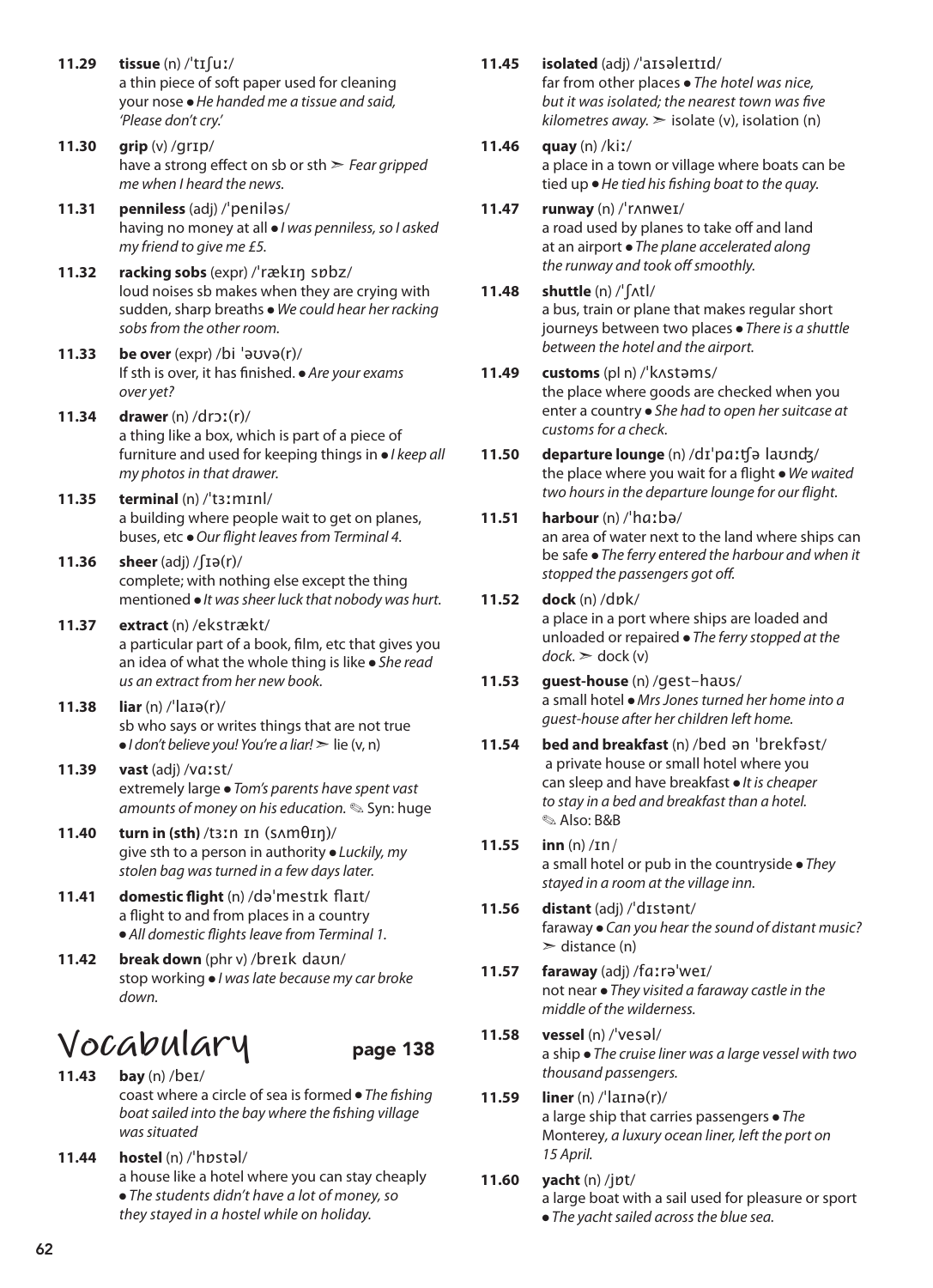**11.61 cove** (n) /kəʊv/ a small secluded bay ● *The yacht could not be seen from the open sea as it was in a cove.* **11.62 lagoon** (n) /ləˈguːn/ a lake of sea water that is partly separated from the sea by rocks, sand or coral ● *There are many species of fish in this lagoon.*  **11.63 gulf** (n) /gʌlf/ a large area of sea partly enclosed by land ● *Large ships can enter the gulf and sail to the city.*  **11.64 in-flight** (adj) /ˈɪnˈflaɪt/ happening or available during a flight ● *Does Gold Air offer in-flight entertainment?* **11.65 excess** (adj) /ekses/ more than allowed ● *Her suitcase weighed more than 23 kilos, so she had to pay for excess baggage.*   $\ge$  excess (n) **11.66 boarding pass** (n) /ˈbɔːdɪŋ pɑːs/ a document which allows you to get on a plane ● *Please show your boarding pass before you board the plane.* **11.67 baggage** (n) /ˈbægɪʤ/ luggage ● *Her baggage consisted of small suitcase and her handbag.*  **11.68 cabin crew** (n) /ˈkæbɪn kruː/ the people who work on a plane ● *She asked one of the cabin crew to bring her a glass of water.*  **11.69 store** (v) /stɔː/ keep sth somewhere in order to use it later ● *We store all the information on a computer.*  **11.70 declare** (v) /dɪˈkleə/ tell a customs official that you are carrying goods on which you have to pay tax when you enter a country ● *The tourists had nothing to declare.*  **11.71 delay** (v) /dɪˈleɪ/ cause to be slow or late ● *The plane was delayed for two hours because of ice on the runway.*   $\ge$  delay (n) **11.72 ground** (v) /graʊnd/ not allow to fly ● *The plane was grounded due to engine problems.*  **11.73 fog** (n) /fɒg/ thick cloud near the ground ● *We can't see a thing in this fog.* ➣ foggy (adj) Flying baggage board boarding pass cabin crew check in glide ground in-flight on board overhead compartment

> paraglide passenger runway terminal

customs delay

departure lounge domestic flight

## **Grammar** page 139<br>11.74 backpacking (n) /'hæknækrn/

- **11.74 backpacking** (n) /ˈbækpækɪŋ/ travelling for pleasure and carrying a backpack ● *They went backpacking through Europe and stayed at cheap hostels.* ➣ backpack (v), backpacker (n)
- **11.75 roam** (v) /rəʊm/ walk, wander ● *We roamed around the countryside all afternoon.*
- **11.76 ridge** (n) /rɪdʒ/ a long, narrow area of high land at the top of a mountain ● *They walked along the mountain ridge.*

### **11.77 fossil** (n) /ˈfɒsl/

a part of a dead plant or animal that has been in the ground for a very long time and has turned into rock ● *This dinosaur fossil is millions of years old.*

### **11.78 territory** (n) /ˈterətri/

land of a particular type ● *The explorers travelled through dangerous territory.* ➣ territorial (adj)

**11.79 track** (n) /træk/ footprints or markings ● *Those tracks in the sand are a sea turtle's.* ➣ track (v)

## $L$ **i** $Sten$ **ing**<br>11.80 house swapping (n) /havs 'swppin/

- **11.80 house swapping** (n) /haʊs ˈswɒpɪŋ/ exchanging houses for the holiday period ● *House-swapping is a cheap way to have a holiday because you don't have to pay for hotels.*
- **11.81 house sitting** (n) /haʊs ˈsɪtɪŋ/ living in and looking after sb's house while they are away ● *You can do some house sitting for your aunt while she is away and earn some money.*
- **11.82 next to nothing** (expr) /nekst tə ˈnʌθɪŋ/ almost nothing ● *My mum knows next to nothing about computers.*

#### **11.83 property** (n) /ˈprɒpəti/ a building or building and/or land ● *Property is very expensive, which is why many people rent flats instead of buying.*

- **11.84 more often than not** (expr) /mɔːr ˈɒfn̩ ðən nɒt/ usually ● *More often than not, Amy is late for school.*
- **11.85 not … any time soon** (expr) /nɒt … ˈeni ˈtaɪm suːn/ used in negative sentences to talk about the near future ● *We aren't going to visit them any time soon.*
- **11.86 luxurious** (adj) /lʌkˈʒʊərɪəs/ very comfortable and expensive ● *The luxurious hotel had gold taps and silk sheets.* ➣ luxury (n)
- **11.87 get in touch (with)** (expr) /get ɪn tʌʧ (wɪð)/ contact ● *While you are in Rome, get in touch with my cousin who lives there.*
- **11.88 northern lights** (n) /ˈnɔːðən laɪts/ coloured light that you sometimes see in the night sky in the most northern countries of the world ● *We're going on a cruise around Norway and hope to see the northern lights.*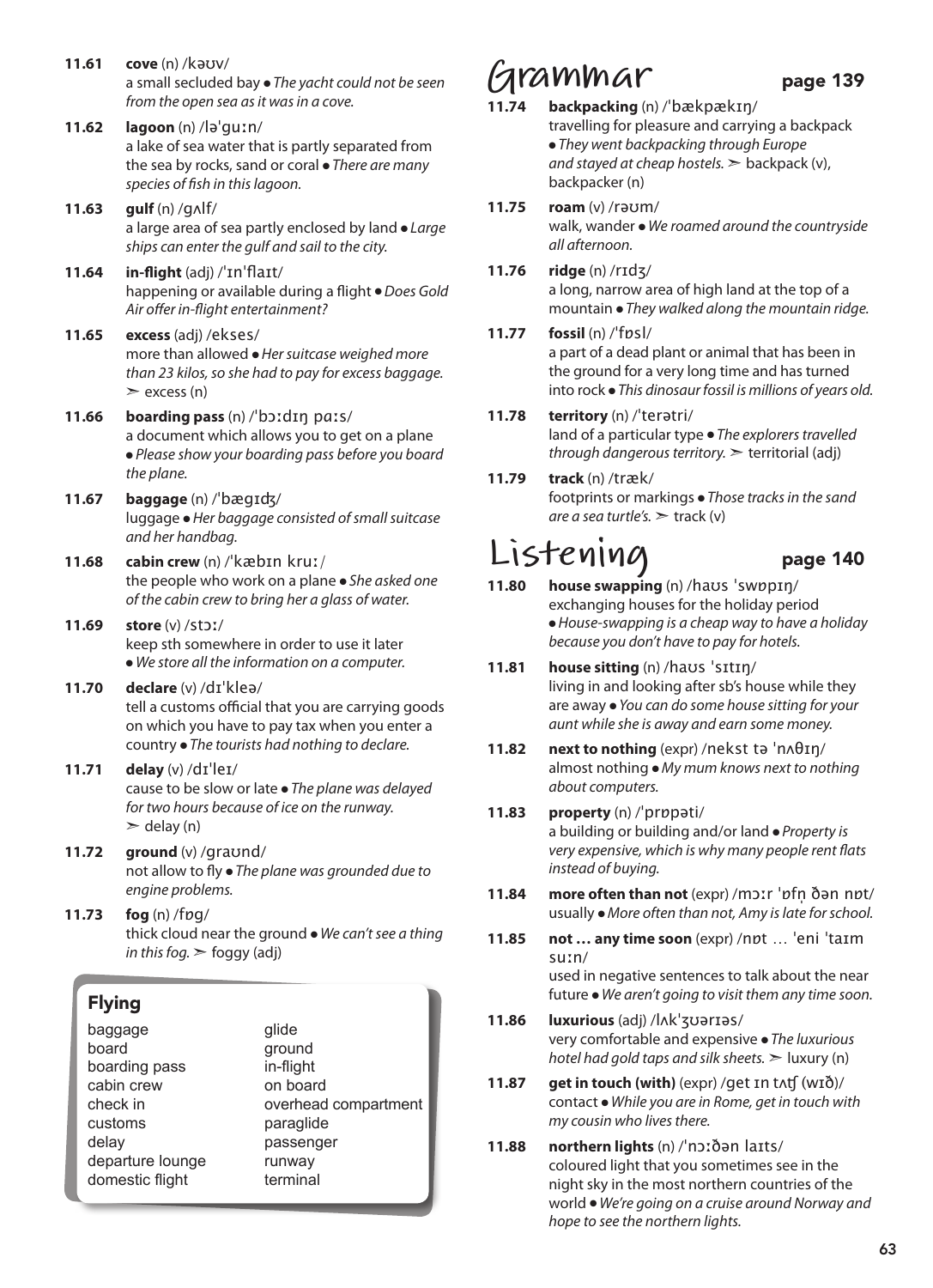### **Speaking** page 141

- **11.89 versus** (prep) /ˈvɜːsəs/ used to compare the advantages of two different things, ideas, etc ● *It was the job of my dreams versus a job with a better salary – I couldn't decide.*
- **11.90 city break** (n) /ˈsɪti breɪk/ a short holiday in a city ● *We went on a city break to London.*
- **11.91 camper van** (n) /ˈkæmpə(r) væn/ a large vehicle that you can stay and sleep in when travelling ● *They drove around Europe in their camper van.*
- **11.92 broaden your horizons** (expr) /ˈbrɔːdən maɪ həˈraɪzənz/ learn or experience new things ● *Travelling has broadened his horizons; he has learned more about other people and cultures.*
- **11.93 ashore** (adv) /əˈʃɔː(r)/ on or towards land from an area of water ● *We swam ashore.*
- **11.94 put up** (phr v) /pʊt ʌp/ place sth like a tent somewhere ● *It took them hours to put up their tent.*
- **11.95 pitch (a tent)** (v) /pɪtʃ (ə tent)/ set up (a tent) somewhere ● *Why don't we pitch our tent over there?*

## **Grammar** page 142

- **11.96 immensely** (adv) /ɪˈmensli/ very much; extremely ● *He's an immensely talented young actor.* ➣ immense (adj)
- **11.97 utterly** (adv) /ˈʌtəli/ completely ● *That was an utterly stupid thing to do!*  $\triangleright$  utter (adj)
- **11.98 furious** (adj) /ˈfjʊəriəs/ very angry ● *David was furious when his son came home three hours late.*  $\geq$  fury (n)
- **11.99 pretty** (adv) /ˈprɪti/ to some extent; more than a little ● *His English is pretty good.*
- **11.100 slightly** (adv) /ˈslaɪtli/ a little ● *He's slightly taller than his brother.*   $\ge$  slight (adj)
- **11.101 reasonably** (adv) /ˈriːznəbli/ in a satisfactory way ● *I did reasonably well in my exam.* ➣ reasonable (adj)
- **11.102 virtually** (adv) /ˈvɜːʧʊəli/ almost ● *It's virtually impossible to find a taxi in the city centre during rush hour.*
- **11.103 shutter** (n) /ˈʃʌtə/ one of a pair of covers on the outside of a window that can be opened and closed ● *Please close the shutters before you go to bed.*

**11.104 rusty** (adj) /ˈrʌsti/

covered in the brownish-red substance that forms when iron gets wet ● *The metal gate was rusty with*   $age.$   $\ge$  rust (v, n)

**11.105 ridiculous** (adj) /rɪˈdɪkjʊləs/ very silly ● You look ridiculous in that flowery swimming cap.  $\geq$  ridicule (y)

## **Use your English** page 143

- **11.106 book into** (phr v) /bʊk ˈɪntu/ arrive at a hotel and say who you are, etc ● *I have booked into this hotel for one night.* ➣ booking (n)
- **11.107 check in** (phr v) /ʧek ɪn/ arrive at a hotel and say who you are etc ● *You cannot check in at the hotel before two.*  $\geq$  check-in (n) ✎ Opp: check out
- **11.108 check out** (phr v) /ʧek aʊt/ leave a hotel ● *We checked out of the hotel and left for the airport.* ✎ Opp: check in
- **11.109 make for** (phr v) /meɪk fɔː/ go towards ● *As soon as the kids got to the beach, they made for the sea.*
- **11.110 see sb off** (phr v) /siː sʌmbədi ɒf/ go to the place where sb is leaving to say goodbye ● *We saw John off at the airport.*
- **11.111 register** (v) /ˈredʒɪstə(r)/ put your name on an official list ● *I've just registered for the computer course.*
- **11.112 a wealth of** (expr) /welθ/ a large amount of sth ● *There was a wealth of information at the travel agent's on good places to visit.*

## **Writing: a story (2)**

### pages 144–145

- **11.113 roll** (v) /rəʊl/ move like a ball ● *Tears rolled down the child's cheeks.*
- **11.114 directions** (pl n) /daɪˈrekʃənz/ instructions about how to get to a place ● *The receptionist gave us directions to the bay.*  $\geq$  direct (v)
- **11.115 foolish** (adj) /ˈfuːlɪʃ/ silly ● *She felt foolish when she arrived in Greece in winter without a coat.*  $\geq$  fool (n)
- **11.116 pocket** (n) /ˈpɒkɪt/ the part of a piece of clothing you can put things in ● *He always keeps his car keys in his pocket.*
- **11.117 over the moon** (expr) /ˈəʊvə ðə muːn/ very happy ● *We were over the moon when we heard the good news.*
- **11.118 on top of the world** (expr) /ɒn tɒp əv ðə wɜːld/ extremely happy ● *I feel on top of the world because it's my wedding day.*